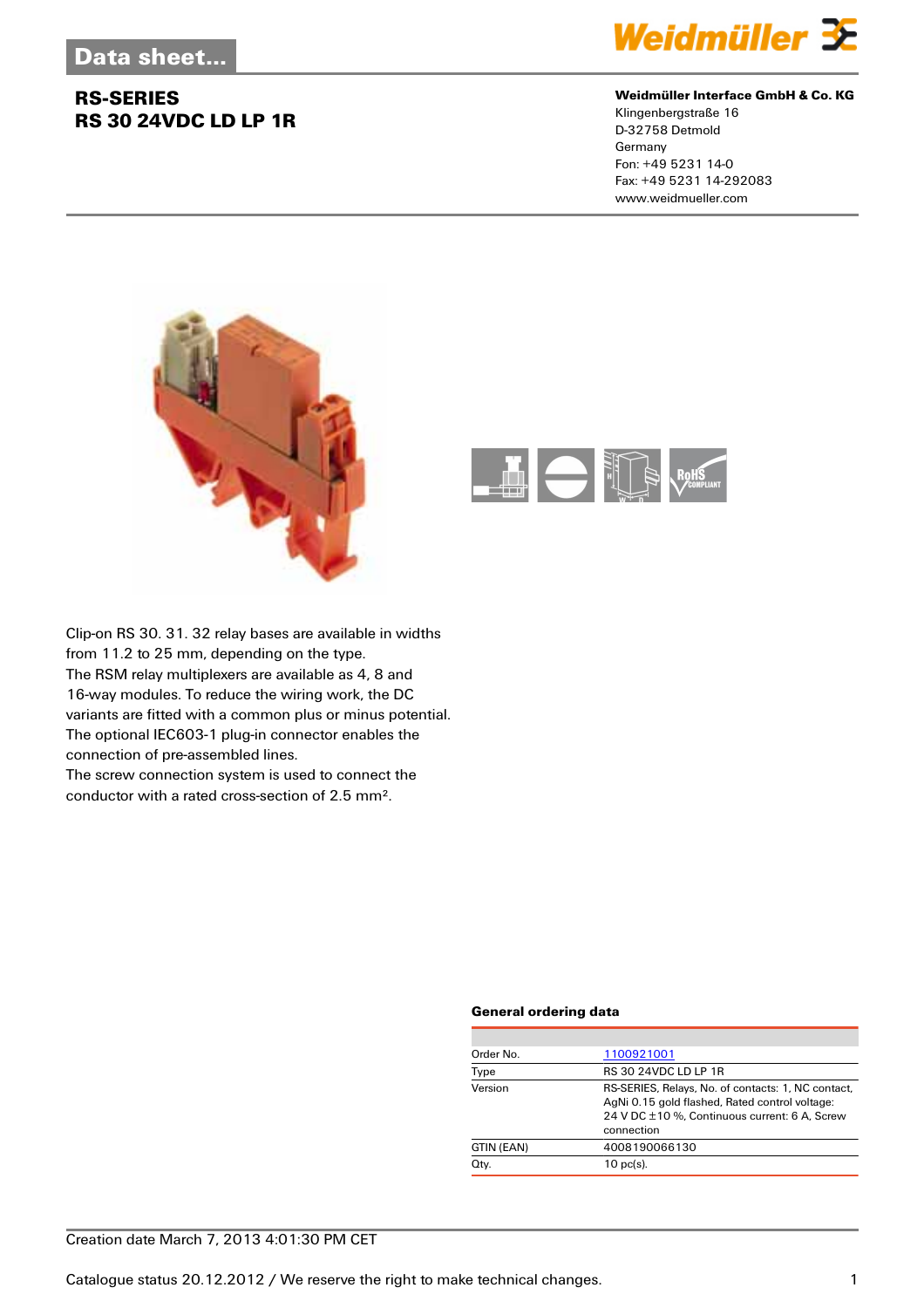### **RS-SERIES RS 30 24VDC LD LP 1R**

## **Technical data**

**Ratings**



### **Weidmüller Interface GmbH & Co. KG**

Klingenbergstraße 16 D-32758 Detmold Germany Fon: +49 5231 14-0 Fax: +49 5231 14-292083

| Conductor connection system                              | Screw connection               | Humidity                                                         | 40 °C / 93 % rel. humidity,<br>no condensation |
|----------------------------------------------------------|--------------------------------|------------------------------------------------------------------|------------------------------------------------|
| <b>Dimensions and weights</b>                            |                                |                                                                  |                                                |
|                                                          |                                |                                                                  |                                                |
| Width                                                    | 11.2 mm                        | Height                                                           | 70 mm                                          |
| Depth                                                    | 56 mm                          | Net weight                                                       | 27.17g                                         |
| <b>Temperatures</b>                                      |                                |                                                                  |                                                |
|                                                          |                                |                                                                  |                                                |
| <b>Operating temperature</b>                             | $-25 °C+40 °C$                 | Storage temperature                                              | $-40 °C+60 °C$                                 |
| <b>Connection data</b>                                   |                                |                                                                  |                                                |
| Clamping range, rated connection                         | $2.5$ mm <sup>2</sup>          | Clamping range, rated connection, min. 0.5 mm <sup>2</sup>       |                                                |
| Clamping range, rated connection, max. 4 mm <sup>2</sup> |                                | Stripping length, rated connection                               | 8 mm                                           |
|                                                          |                                |                                                                  |                                                |
| Input                                                    |                                |                                                                  |                                                |
| Rated control voltage                                    | 24 V DC ±10 %                  | <b>Rated current DC</b>                                          | 10 <sub>m</sub> A                              |
| Power rating                                             |                                | Pull-in (sparkover) / drop-out voltage DC                        |                                                |
|                                                          | 0.45 W                         | coil                                                             | 21.5 V                                         |
| Pull-in / drop-out current, DC coil                      | $12 \text{ mA} / 3 \text{ mA}$ |                                                                  |                                                |
| <b>Output</b>                                            |                                |                                                                  |                                                |
|                                                          |                                |                                                                  |                                                |
| Max. switching voltage, AC                               | 250 V                          | Continuous current                                               | 6 A                                            |
| making current                                           | 8 A                            | Max. switching power                                             | 2000 VA                                        |
| Switch-on delay                                          | $\leq$ 8 ms                    | Switch-off delay                                                 | ≤ 7 ms                                         |
| Duration of Bounce                                       | $\leq$ 3 ms                    | Min. switching power                                             | 250 mW                                         |
| Max. switching frequency at rated load                   | $0.1$ Hz                       |                                                                  |                                                |
| <b>Contact specifications</b>                            |                                |                                                                  |                                                |
|                                                          |                                |                                                                  |                                                |
| No. of contacts                                          | 1                              | Contact design                                                   | <b>NC</b> contact                              |
| Contact material                                         | AgNi 0.15 gold flashed         | Mechanical service life                                          | $20 \times 10^6$ switching cycles              |
| Electrical service life of AC coil                       | $> 7x105$ Switching cycles     | Electrical service life, DC coil                                 | $> 5x10^5$ switching cycles                    |
| <b>Insulation coordination</b>                           |                                |                                                                  |                                                |
|                                                          |                                |                                                                  |                                                |
| Rated voltage                                            | 250V                           | Clearance and creepage distances for<br>control side - load side | $> 3$ mm                                       |
| Impulse withstand voltage                                | 4 kV                           | Protection degree                                                | <b>IP 20</b>                                   |
| Pollution severity                                       | $\overline{2}$                 | Surge voltage category                                           | Ш                                              |
|                                                          |                                |                                                                  |                                                |
| <b>Other technical data</b>                              |                                |                                                                  |                                                |
| Version                                                  | Relay coupler                  | Free-wheel diode                                                 | Yes                                            |
| Reverse polarity protection                              | Available                      |                                                                  |                                                |
| Further details of approvals / standards                 |                                |                                                                  |                                                |
|                                                          |                                |                                                                  |                                                |
| Standards                                                | <b>DIN EN 50178</b>            |                                                                  |                                                |
|                                                          |                                |                                                                  |                                                |